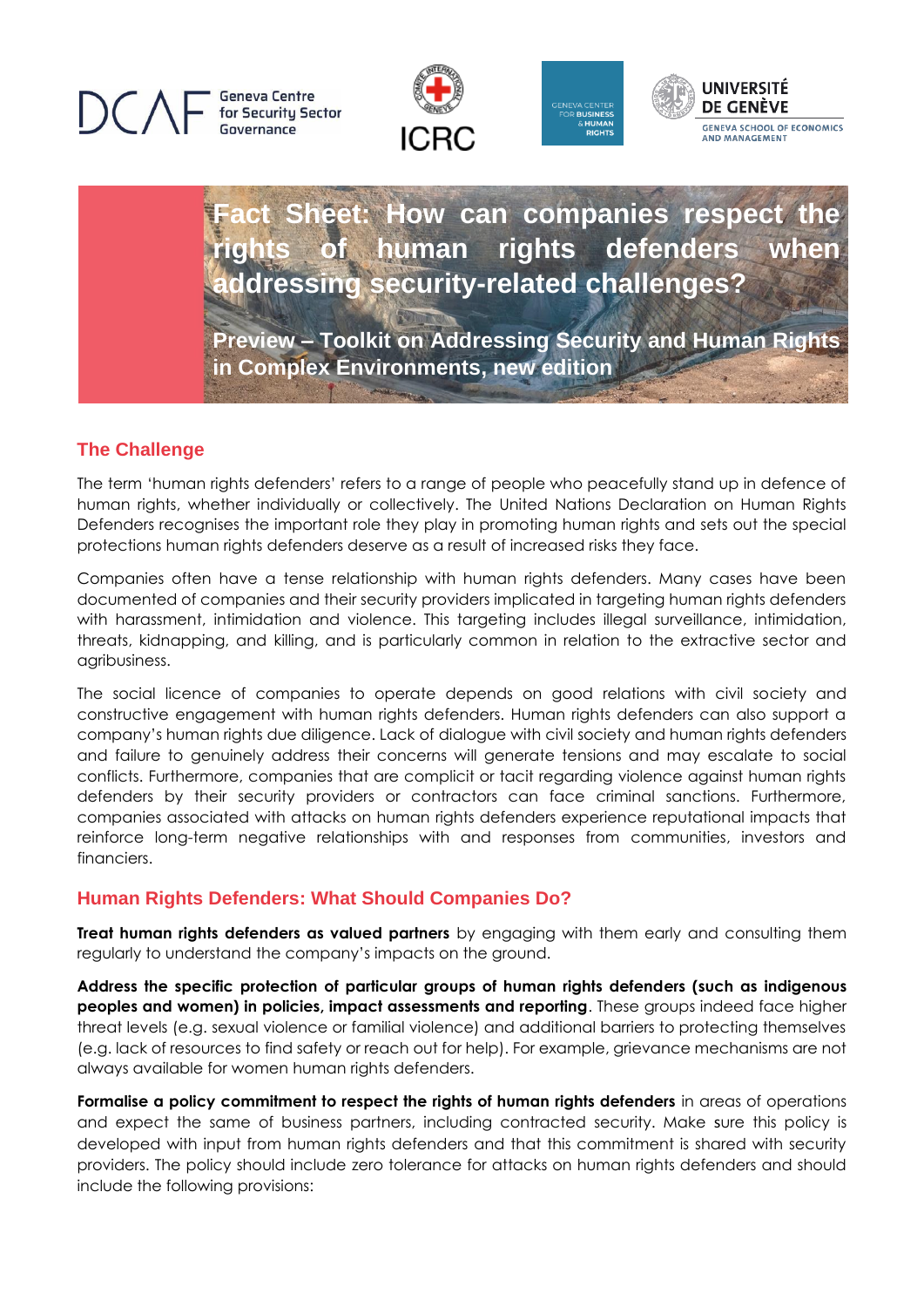- Publicly condemn attacks against human rights defenders.
- Support independent fact-finding missions to assess the situation of human rights defenders where they are operating.
- Withdraw, where appropriate, from business relationships with subsidiaries, suppliers or subcontractors involved in attacks on human rights defenders.
- Ensure senior-management buy-in for the policy commitment. Publicize and communicate the policy externally, including to host-state contacts, public and private security providers assigned to operational sites.
- Use leverage to convey an expectation that mitigation of risks and impacts will be required wherever relevant across business relationships. This may include requiring or setting incentives for private security providers to carry out human rights due diligence focusing on human rights defenders.

Within **human rights impact assessments**, include an analysis of potential direct and indirect impacts on human rights defenders, in particular by security providers, and set out a policy and plan for preventing and addressing these impacts.

**Encourage the participation of human rights defenders in local working groups** on business, security and human rights and contribute to an inclusive and constructive dialogue. More sensitive engagements (e.g. with women human rights defenders or in severely conflictual situations) may need to take place in a protected and confidential space.

**Pursue genuine attempts to remediate harm** where efforts to prevent abuse against human rights defenders have failed. Publicly report all abuses and violations of the rights of human rights defenders that happen on operational sites and within the supply chain, including by public security forces.

### **Example of Good Practices**

In its 2019 'Guide to Respecting Human Rights', Newmont publicly and formally acknowledged that 'human rights defenders are a potentially vulnerable group and the company's core value and responsibility supports its commitment to respect human rights defenders'. The company states that 'it does not condone any form of attack against human rights defenders or anyone who opposes its activities, and it expects its business partners to do the same'.

Source: [Research Insight Human](https://www.responsibleminingfoundation.org/app/uploads/EN_Research-Insight_Human-Rights-Defenders_July2020.pdf) Rights Defenders, RMF 2020

### **Practical Tools:**

- Shared Space Under Pressure: [Business Support for Civic Freedoms and Human Rights](https://ishr.ch/wp-content/uploads/2021/07/shared_space_under_pressure_-_business_support_for_civic_freedoms_and_human_rights_defenders_1.pdf)  [Defenders, Guidance for Companies, BHRRC 2018](https://ishr.ch/wp-content/uploads/2021/07/shared_space_under_pressure_-_business_support_for_civic_freedoms_and_human_rights_defenders_1.pdf)
- [Hearing the Human: Ensuring Due Diligence Legislation Effectively Amplifies the Voices of](https://media.business-humanrights.org/media/documents/2021_Hearing_the_Human_Briefing_v6.pdf)  [Those Affected by Irresponsible Business, BHRRC 2021](https://media.business-humanrights.org/media/documents/2021_Hearing_the_Human_Briefing_v6.pdf)

#### **Resources:**

- [Research Insight Human Rights Defenders RMF 2020](https://www.responsibleminingfoundation.org/app/uploads/EN_Research-Insight_Human-Rights-Defenders_July2020.pdf)
- Report of the Working Group [on the Issue of Human Rights Defenders and transnational](https://undocs.org/A/HRC/47/39/Add.2)  [Corporations and Other Business Enterprises 2021](https://undocs.org/A/HRC/47/39/Add.2)
- [Human Rights Defenders Snapshot BHRRC 2020](https://media.business-humanrights.org/media/documents/HRD_2020_Snapshot_EN_v9.pdf)
- [UN Declaration on Human Rights Defenders](https://www.ohchr.org/EN/Issues/CivicSpace/Pages/DeclarationHumanRightsDefenders.aspx)
- Report of the Working Group on the issue of human rights and transnational corporations [and other business enterprises, 2021](https://undocs.org/A/HRC/47/39/Add.2)